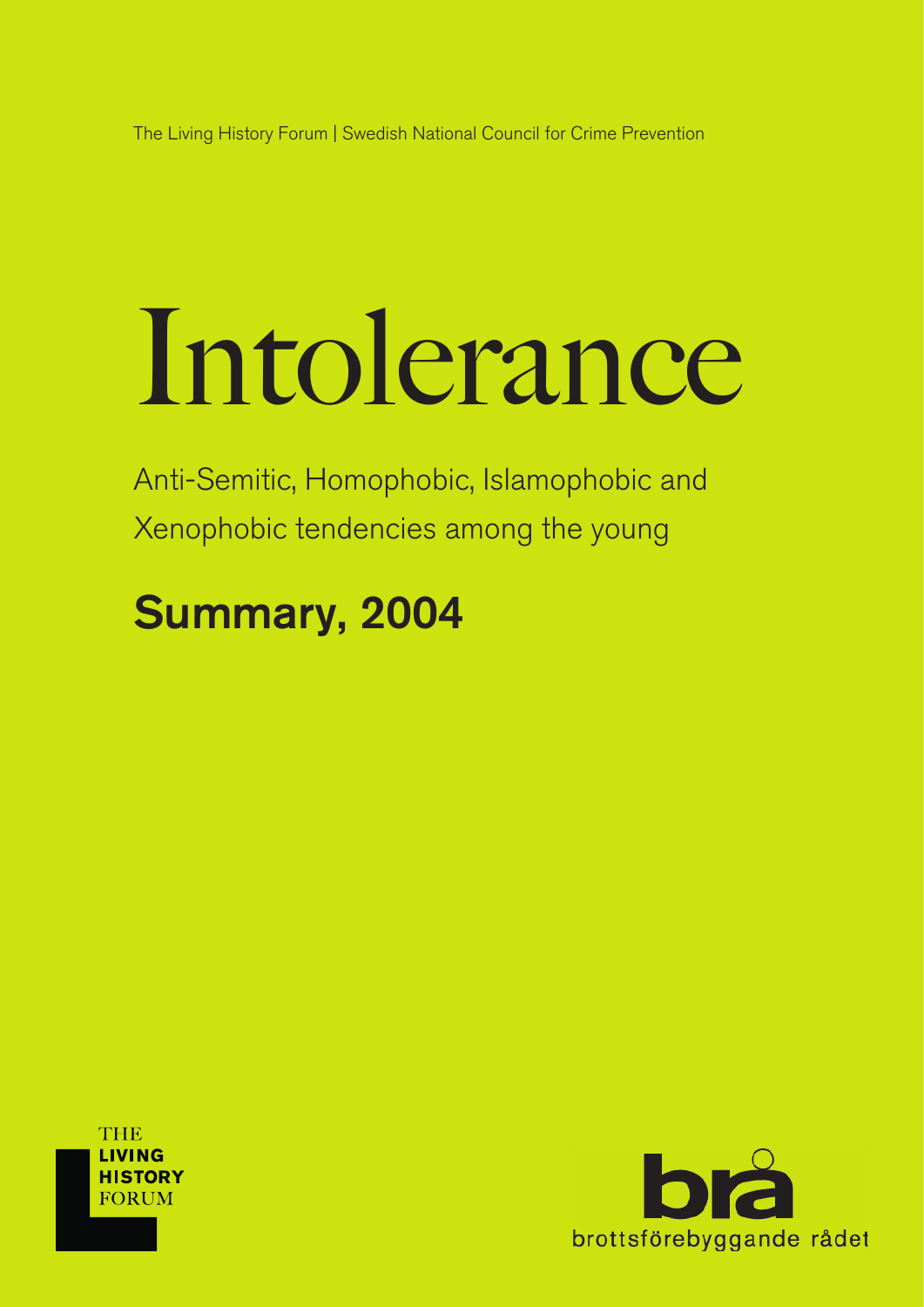# **Summary**

# **Background**

Intolerance towards minority groups – which may manifest itself in such forms as discrimination, harassment, insults, threats and physical violence – constitutes a serious social problem. In order to identify opportunities to combat intolerance, it is essential to possess knowledge about this phenomenon – its extent, character, geographical scope etc. Without such knowledge, there is a risk that any measures introduced will be misdirected. This survey, which has taken the form of a collaborative project between the Swedish National Council for Crime Prevention (*Brottsförebyggande rådet – BRÅ*) and the Living History Forum (*Forum för levande historia*), examines anti-Semitism, Islamophobia, homophobia and general intolerance among school youths in relation to attitudes, victimisation, self-reported crime and the dissemination of extremist propaganda.

#### Objective and research questions

The principal objective of the study has been to provide a picture of young people's attitudes on questions relating to Islamophobia, anti-Semitism, homophobia and xenophobia. The study has also focused on illuminating young people's exposure to, and levels of participation in, various forms of crime and antisocial behaviour associated with these phenomena.

The terms crime and antisocial behaviour refer to a broad spectrum of offensive behaviours, including everything from acts of violence against the person or vandalism to harassment and acts of discrimination. The study also estimates the extent of the dissemination of certain types of extreme nationalistic and racist propaganda.

The study investigates:

- What attitudes youths hold in relation to different minority groups and to immigrants in general.
- To what extent young people themselves report having been exposed to different types of offensive behaviour as a result of their origins or religious affiliations, or because they are perceived to be homosexual.
- To what extent young people participate in different forms of offensive behaviour as a result of another's origins, religion or homosexuality.
- Whether there is a correlation between intolerance and social background factors.

#### 10,600 students completed the questionnaire

The study is based on a comprehensive questionnaire survey of school youths in years eight and nine (the final two years of secondary school), and in years one, two and three of further education (sixth-form level) programmes. A random sample was drawn from among all Swedish school pupils in the relevant age-groups. The sampling units comprised classes within the secondary school system and, at the further education level, further education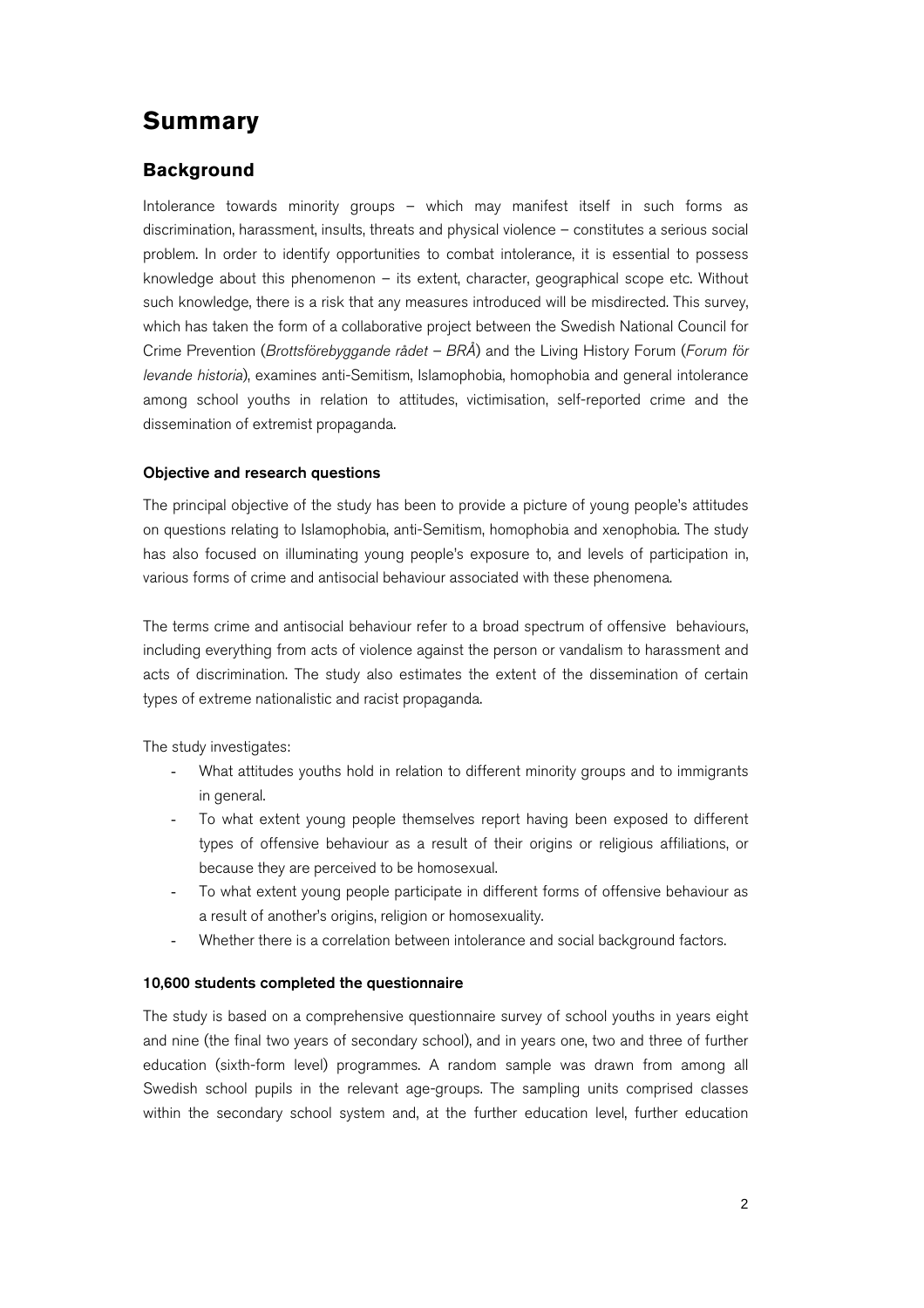programmes distributed over colleges of further education. Each class included in the sample was given a set of questionnaires, which the students then completed during lesson time. The questionnaires were completed anonymously. Of a total of 672 classes included in the sample, completed questionnaires were received from 606. The final response frequency at the level of the individual lies at 76.2 per cent, when the students in those classes that did not participate in the study are included among the non-response. Among the classes that did participate, the final response frequency at the individual level amounted to 82 per cent. The material finally comprised questionnaires from a total of 10,600 students.

The non-response was somewhat greater among the respondents in further education than it was among those in the secondary school system, and first and foremost among students on vocational, individual and specially formulated study programmes, which together produced a non-response of 31.6 per cent at the individual level. This may contribute to a certain underestimation of the proportion of young people with intolerant attitudes.

#### Measures of intolerant attitudes, victimisation, and participation

The point of departure adopted in relation to the study's attempts to measure anti-Semitic, Islamophobic, homophobic and xenophobic tendencies among young people focused on the various forms of expression taken by group-focused intolerance, which in many respects appear to manifest themselves in similar ways. These include distrust and suspicion directed at an entire group as a collective, powerful dislike and repudiation and a willingness to take or support measures that discriminate against individuals belonging to the relevant group or category.

The questionnaire included a relatively large number of questions with fixed answer options that relate to attitudes towards different minority groups in Sweden. The questions are often posed in the form of statements which the student then responds to by signifying the extent to which he or she agrees or does not agree with a given statement. To take a few examples: "Muslims in Sweden should have the right to build mosques"; "It would be completely okay to live next door to a responsible Muslim person"; "There are far too many Muslims in Sweden", and so forth.

Corresponding questions were asked in the form of items relating to Jews and homosexuals respectively. There are clear reciprocal correlations between the answers to the individual questions. *Attitude scales relating to attitudes towards the different groups* were constructed on the basis of the respondents' answers. These scales take the form of mean indexes and have a range from zero to four. High scores indicate that an individual agrees with negatively charged statements and repudiates those that are positively charged.

Since the correlations between the attitude scales relating to Muslims, Jews and homosexuals respectively were relatively strong, an *index of general intolerance towards these groups* was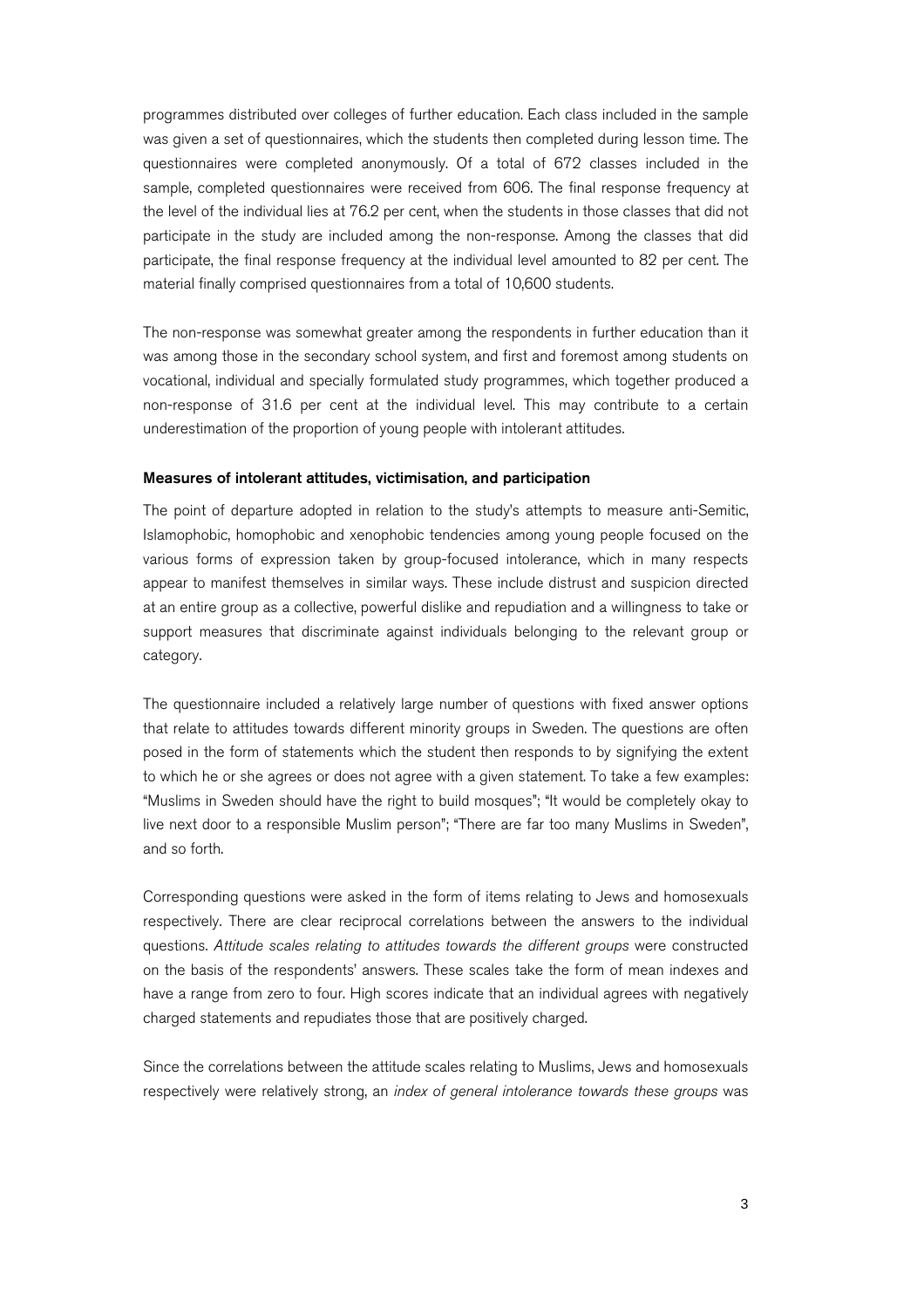also created by combining the original subscales. The questionnaire also included a number of questions focusing on attitudes towards immigrants, which were used to create other indexes.

As a result of the study's theme, it is inevitable that certain of the statements and questions included in the questionnaire may be perceived as provocative. The inclusion of such items was necessary in order to elicit a response and to ensure that the respondents would adopt a position that reflected their attitudes. At the same time, it should be noted that a large proportion of the statements contain positively charged formulations, which were included *inter alia* in order to avoid a concentration of negatively charged assertions relating to various groups.

In addition, questions were posed relating to exposure to, and participation in, various forms of antisocial behaviour associated with background characteristics. It is important to point out that these items were constructed in order to measure events that, on the basis of the student's *own* interpretation and assessment, occurred as a result of the respondent's or the victim's background, religion or perceived homosexuality, e.g. having been insulted because others perceived one as homosexual.

## **Results**

#### the majority of students profess positive attitudes towards different minority groups

The findings from the study indicate that the vast majority of youths profess a positive attitude towards the different minority groups. The young people included in this study tend for example to agree with statements that most Muslims (or Jews or homosexuals) are undoubtedly "good people" whereas they tend to distance themselves from negatively charged statements. The scale mean on the combined general intolerance index against Muslims, Jews and homosexuals lies at a score of approximately one (with the scale assuming a maximum value of four). The corresponding score on the three subscales varies only slightly around this value (from 0.9 in relation to homosexuals to 1.2 in relation to Muslims).

The proportion of youths with a *predominantly positive attitude*, as manifested in low scores (<1.5) on the index, was found to be: 66 per cent in relation to attitudes towards Muslims; 68 per cent in relation to Jews and 74 per cent on the index relating to homosexuals. The corresponding proportion on the combined general intolerance index was noted at 72 per cent. In total, then, the responses of slightly over seven of ten young people expressed positively charged values.

The proportion presenting *high levels of intolerance*, as manifested in high scores (>2.5) on the indexes, was found to be approximately eight per cent on the index relating to attitudes towards Muslims, six per cent in relation to Jews, and seven per cent in relation to homosexuals. The corresponding proportion on the combined general intolerance scale was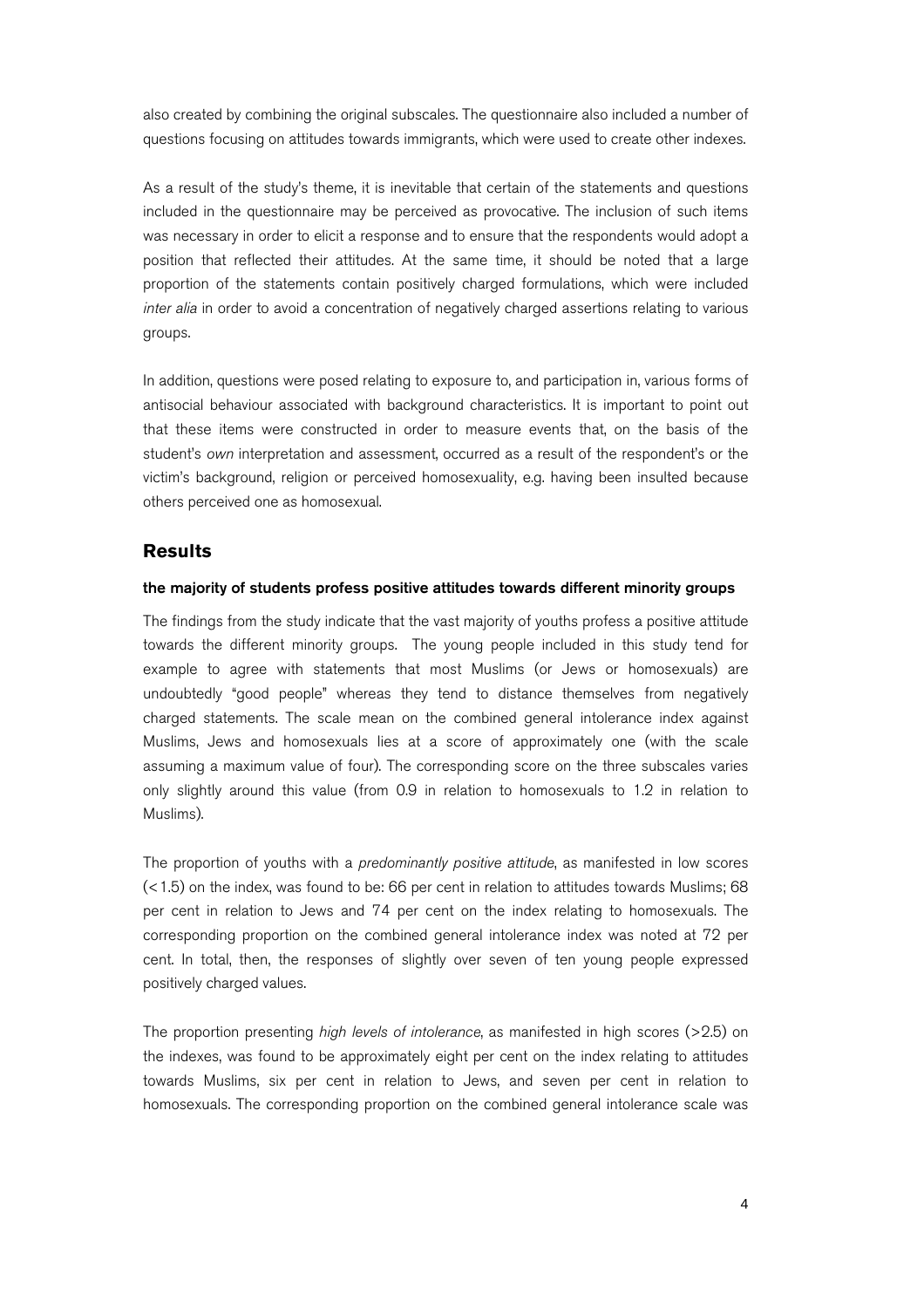five per cent. Thus a total of one in twenty young people expressed a predominantly negative attitude. The proportion of students expressing a strong antipathy (>3 on the index) was smaller, comprising 1.7 per cent of the respondents.

A group was also identified that may be designated as more or less "undecided" or ambivalent in their attitude. In relation to the general intolerance index, this group comprises approximately 24 per cent of the youths surveyed. The size of this group is roughly the same in relation to the various subscales focusing on the respondents' attitude to the different minority groups.

Attitudes towards immigrants and immigration were measured by means of a number of attitude statements such as: "Sweden should continue to accept refugees." Approximately twelve per cent of the respondents strongly disagreed with this statement. Another statement read: "Immigrants in Sweden who come from countries outside Europe should go back to their native countries." The proportion who agreed completely with this statement was of the same magnitude as in the previous example (approximately ten per cent). Similarly, approximately ten per cent answered that they thought it would be "completely okay" or "fairly okay" if a friend of theirs "wrote 'stop immigration' on a wall in town in the form of graffiti." Young people who expressed a negative attitude towards immigration tended also to have negative attitudes towards Muslims, Jews and homosexuals.

#### Girls are less intolerant than boys

There is a distinctive pattern of sex differences in the attitudes professed towards the different groups. Girls tended on the whole to have a more positive attitude than boys. The overriding pattern found among the boys was that, in round figures, slightly over 60 per cent expressed a predominantly positive attitude whereas approximately ten per cent expressed a high degree of intolerance. Among the girls, 82 per cent may be defined as having a positive general attitude in relation to the minorities named in the questionnaire, and two per cent may be characterised as intolerant. The variation across the attitude scales relating to the different groups is somewhat greater for the girls than it is for the boys. The greatest difference between boys and girls was noted in relation to their view of homosexuals, where almost nine of ten girls expressed a positive attitude, as compared to six of ten boys.

#### Age differences are slight

There is a certain tendency for older students to profess positive attitudes more often than their younger counterparts. In relation to the combined general tolerance scale, the proportion with a predominantly positive attitude was lowest in year eight of secondary school (68 per cent) and highest in year three of further education programmes (78 per cent).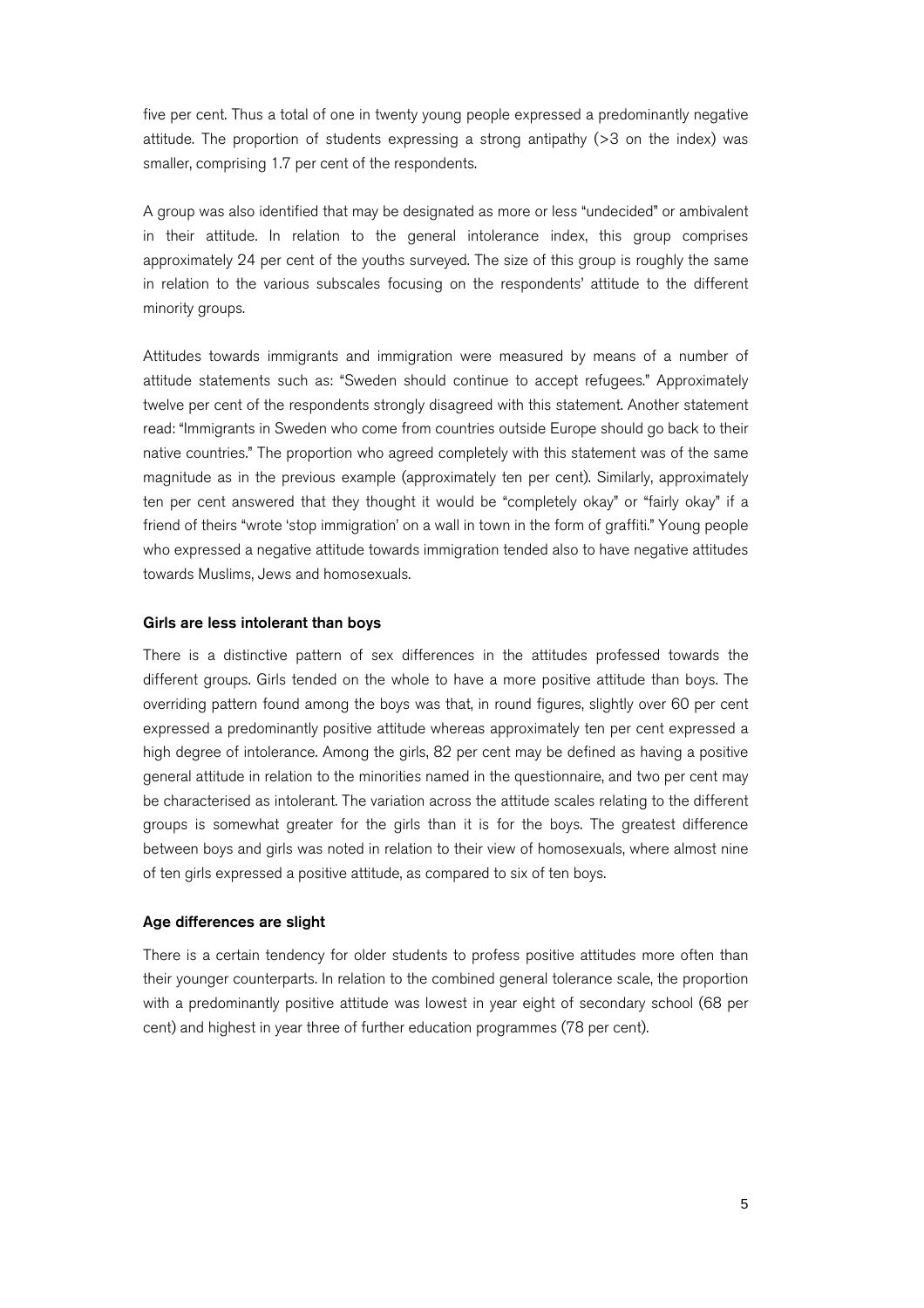#### Differences in attitudes by school programme

The proportion of further education students professing an intolerant attitude towards Muslims, Jews and homosexuals was highest among students who were not reading theoretical, higher education foundation programmes and this pattern was particularly distinctive among the boys. The most positive attitudes were found among girls in further education reading theoretical foundation programmes. The proportion of girls enrolled in such programmes that professed a generally intolerant attitude towards the minorities named in the survey was found to be 0.1 per cent, by comparison with eleven per cent professing generally intolerant attitudes among the boys enrolled in other forms of further education programme.

#### Country of origin and religious background have a certain significance

Students with a completely Swedish background (i.e. those born in Sweden to two Swedishborn parents) tended to profess an intolerant attitude towards Muslims somewhat more often than students with an immigrant background (i.e. students born abroad to parents also born outside Sweden). Of the former group, approximately nine per cent may be classified as "intolerant" (having scores of over 2.5 on the index) as compared with 1.5 per cent of the latter group. The reverse relationship is found in relation to attitudes towards homosexuals, where students with an immigrant background more often assumed a more guarded position. Approximately twelve per cent may be classified as intolerant by comparison with approximately six per cent of students with a completely Swedish background. As regards attitudes towards Jews, there were no differences between students from an immigrant background and those from a completely Swedish background respectively (with approximately six per cent of both groups professing intolerance).

The small group (1.7 per cent of all students) who were found to be *highly* intolerant (with scores of over three on the scale) towards all three minority groups, Muslims, Jews and homosexuals, was almost exclusively comprised of students born in Sweden (99.5 per cent).

The large group of students who did not report having any religious affiliation (approximately 40 per cent of the sample as a whole) tended to express intolerant opinions as regards their general attitude towards the different minority groups somewhat more often than other students (approximately seven per cent of those reporting no religious affiliation, by comparison with approximately five per cent of the total sample). As regards attitudes specifically towards Jews, the level of intolerance within the group reporting no religious affiliation was roughly the same as that among those reporting themselves to be Muslims (with approximately eight per cent of both groups professing intolerance).

#### Dissemination of extremist propaganda more common among intolerant youths

Approximately seven per cent of the students reported that they had come into contact with material produced by certain race-ideological and extreme nationalist organisations. The National Socialist Front (*Nationalsocialistisk Front*) was the most commonly reported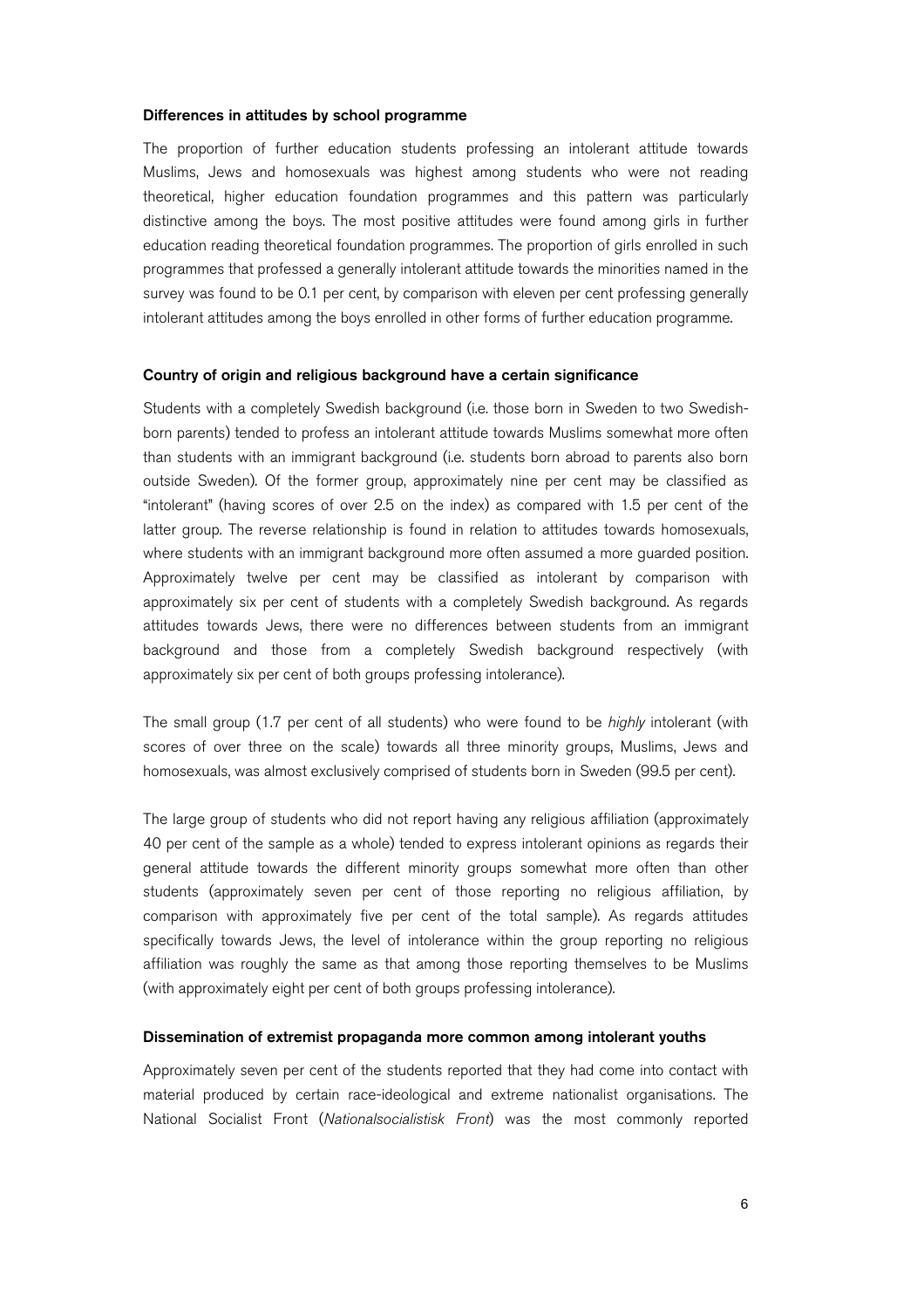organisation in this context. Of the students designated as generally intolerant towards the minority groups included in the survey, approximately 30 per cent reported having come into contact with an organisation of this kind, by comparison with six per cent among those professing a positive attitude.

Since 1997, there has been a dramatic increase in the number of racist websites. In the current study, seven per cent of students reported having visited a racist website or one with a hostile attitude towards immigrants. Among those professing a positive attitude towards the minority groups mentioned in the study, slightly over two per cent had visited such a website, as compared with 38 per cent of those designated as intolerant.

The race-ideological underground movement often employs music as a means of channelling its message to an audience. Fifteen per cent of the students included in the survey reported having listened to so-called white-power music on at least one occasion. Comparisons with an earlier study indicate that there may have been an increase in this regard within certain groups. In 1997, approximately nineteen per cent of boys enrolled in practical programmes reported having listened to this type of music at least once, as compared to approximately 25 per cent of boys enrolled in vocational programmes in the current study.

## Proportion of those not at all sure the holocaust actually happened has declined somewhat

In the earlier survey conducted in 1997, an item was included with the intention of measuring how sure the students were that the Holocaust had taken place. The question posed was worded as follows: "The term 'the Holocaust' is usually used to refer to the Nazis' murder of approximately six million Jews during the Second World War. How sure are you that 'the Holocaust' took place?".

The question was criticised, primarily because of the specification of the number of Jews who fell victim to the Holocaust, since it was felt that the inclusion of this figure might contribute to the level of uncertainty among the respondents. A pilot study conducted prior to the present survey therefore tested three alternatively formulated questions all of which excluded information on the number of victims. These were tested against the original formulation with the result being that no substantial differences were noted in the response frequencies across the different formulations.

The original question was therefore also included in the current survey. Even though there are certain comparability problems, the results indicate two tendencies. One is that the proportion reporting themselves to be "completely certain" has diminished somewhat since the 1997 study. In the current survey, 67 per cent reported that they were completely certain, as compared to 71 per cent in the 1997 study. The other tendency noted was that the proportion who were "not at all sure", i.e. the group who were most uncertain, has decreased. The proportion reporting that they were not at all sure in 1997 lay at 4.1 per cent, as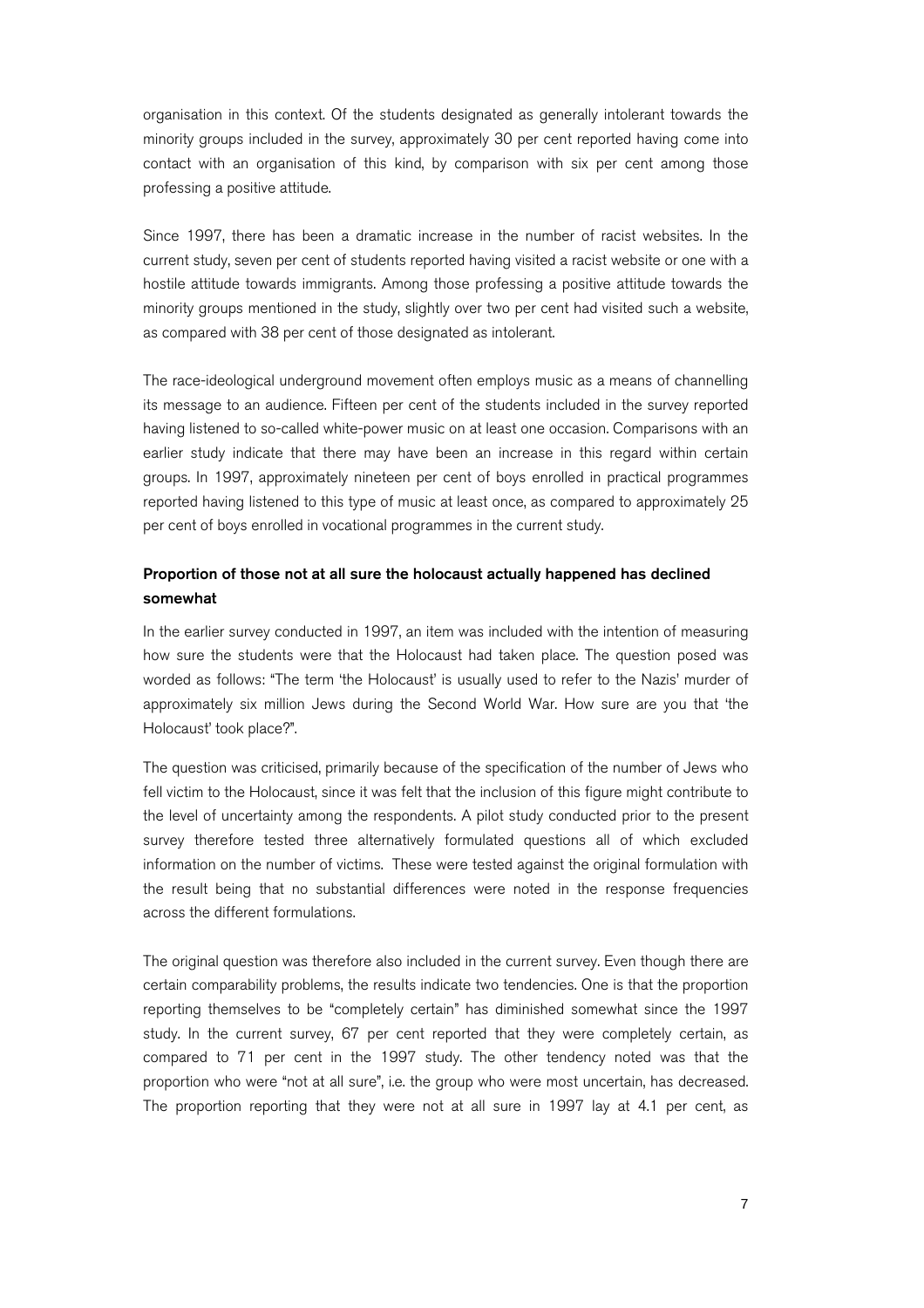compared with 2.0 per cent in the current survey. In total, the structure of the distribution of responses is very similar across the two surveys (with approximately 85 per cent and 83 per cent respectively reporting themselves to be either completely certain or fairly certain).

In both surveys, the students were asked to specify their attitudes to the statement that "There is too much talk about Nazism and the extermination of the Jews." The tendency here is such that the proportion of students who agree with this statement has increased at the same time as the number who do not agree with it has diminished. The results from both surveys indicate that it is the students who are unsure that the Holocaust actually took place that feel that there is too much talk about Nazism and the extermination of the Jews.

## 40 per cent of foreign born students have been insulted at some point as a result of their origins

The most common form of victimisation relates to verbal insults. Approximately fourteen per cent of the students reported having been insulted at least once over the course of the previous twelve months as a result of their Swedish or foreign origins. The corresponding proportion that had been threatened stood at six per cent. The proportion of respondents reporting they had been exposed to assault as a result of their origins stood at 2.6 per cent. Questions were also asked as to whether the respondents had experienced various events as a result of their religion. A total of approximately four per cent reported having been insulted, 1.7 per cent reported they had been frozen out (or 'sent to Coventry'), 0.9 per cent that they had been threatened, and 0.5 per cent reported that they had been hit because of their religion.

One pattern that was found consistently in relation to these forms of victimisation was that they were more common among foreign born students whose parents were also born abroad than they were among students with a completely Swedish background. To take one or two concrete examples, approximately 40 per cent of the students with an immigrant background of this kind reported that they had been insulted as a result of their origins at some point as compared with nine per cent of the youths from a completely Swedish background. Of the students with an immigrant background, 31 per cent reported having had someone shout racist/xenophobic abuse at them whereas fourteen per cent of students with a completely Swedish background reported having been subject to similar abuses linked to their Swedish background. It was also more common for students with an immigrant background (46 per cent) to perceive themselves as having been subject to unfair treatment at some point during the previous twelve months by someone (e.g. a person in authority) than it was for students with a completely Swedish background (nine per cent). Slightly over six per cent (6.6 per cent) of students with an immigrant background reported that they had been hit over the course of the previous year as a result of their origins, and fifteen per cent that they had been threatened.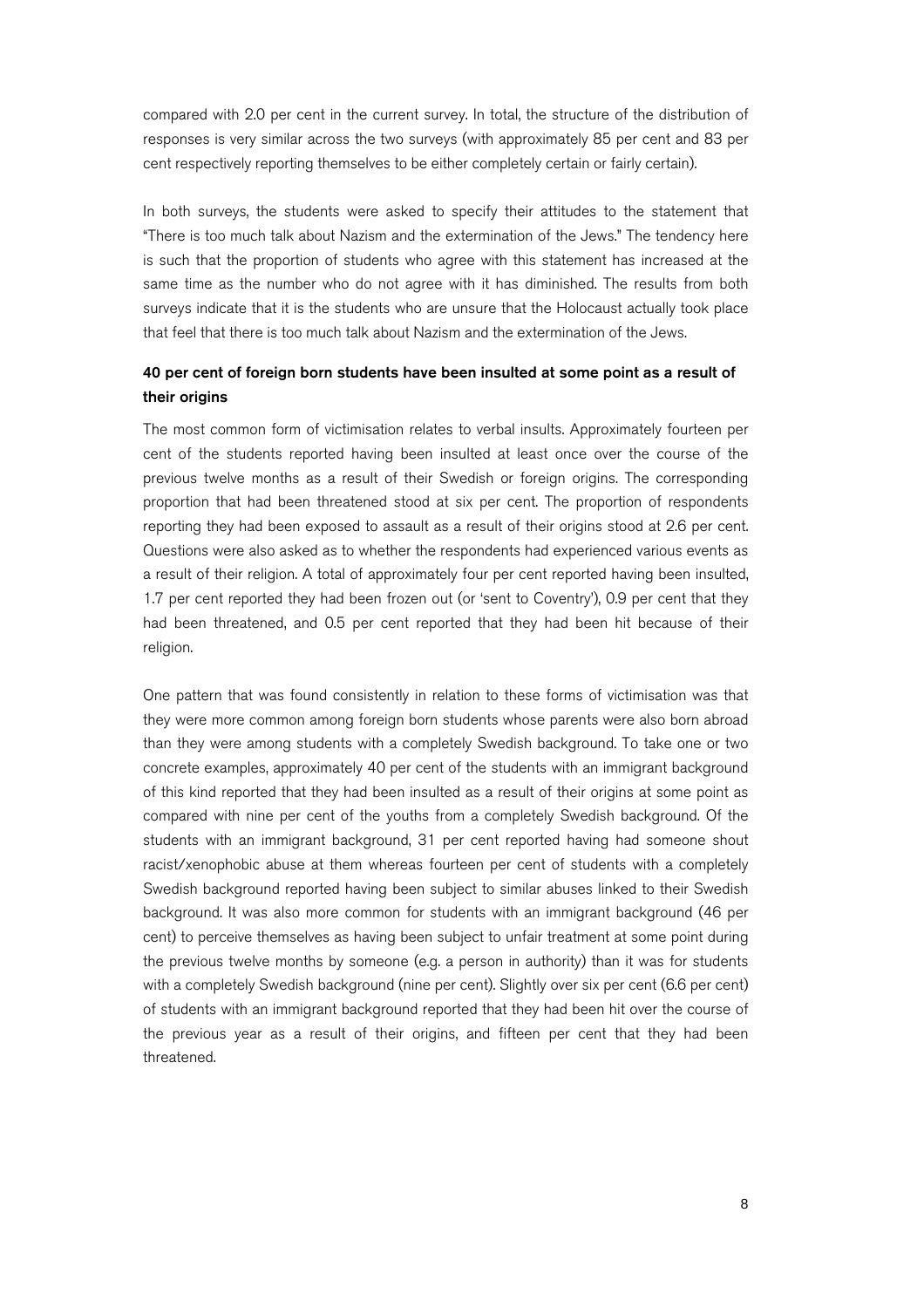Students with experience of victimisation reported that they had recently experienced negative feelings (felt "down and depressed", angry, worried, or had difficulty sleeping) more often than those who did not report experience of victimisation.

As regards the issue of whether students had been exposed to various acts as a result of others perceiving them as homosexual, these questions were only posed among the students in further education. Of these, a total of 2.1 per cent reported having been victimised in some way as a result of others believing them to be homosexual. It was most common to have been insulted (1.9 per cent) whilst it was more uncommon to have been threatened (0.2 per cent) or hit (0.3 per cent).

#### 1.5 per cent reported having hit someone as a result of their foreign background

The questionnaire included questions both on participation in various forms of antisocial behaviour in general, and on behaviours of this kind that were linked to different aspects of the victim's background. As regards general participation, 33 per cent of the students reported having insulted someone so that they became "angry or upset" at some point during the previous twelve months. Approximately 30 per cent reported that they had either threatened someone so that he or she, in the judgement of the student, became scared, or hit someone sufficiently hard to cause them pain.

Approximately eight per cent reported that they had insulted someone "because of their foreign origins" over the course of the previous twelve months. The corresponding proportion for having threatened someone was 1.7 per cent, whilst 1.5 per cent reported having hit someone because of their foreign background.

As regards a Swedish background as a motivating factor, 2.6 per cent reported having insulted someone, whilst 0.7 per cent had threatened someone and 0.6 per cent reported having hit someone because of the person's Swedish background.

With regard to the question of religion, approximately four per cent reported that they had insulted someone as a result of their religion whereas the proportions who had threatened someone (0.8 per cent) or hit someone (0.6 per cent) were lower. The pattern is similar in relation to the question of whether respondents had done something to someone as a result of their being homosexual: approximately five per cent reported having insulted someone, whereas 1.3 per cent had threatened someone and 0.8 per cent reported having hit someone for this reason.

The students were also asked whether they had committed any of a number of acts against someone "as a result of their foreign origins, religion, or skin colour": frozen someone out, spread lies about, spoken ill of, started a row with or shoved someone, or destroyed something. A total of thirteen per cent reported having committed one of these acts during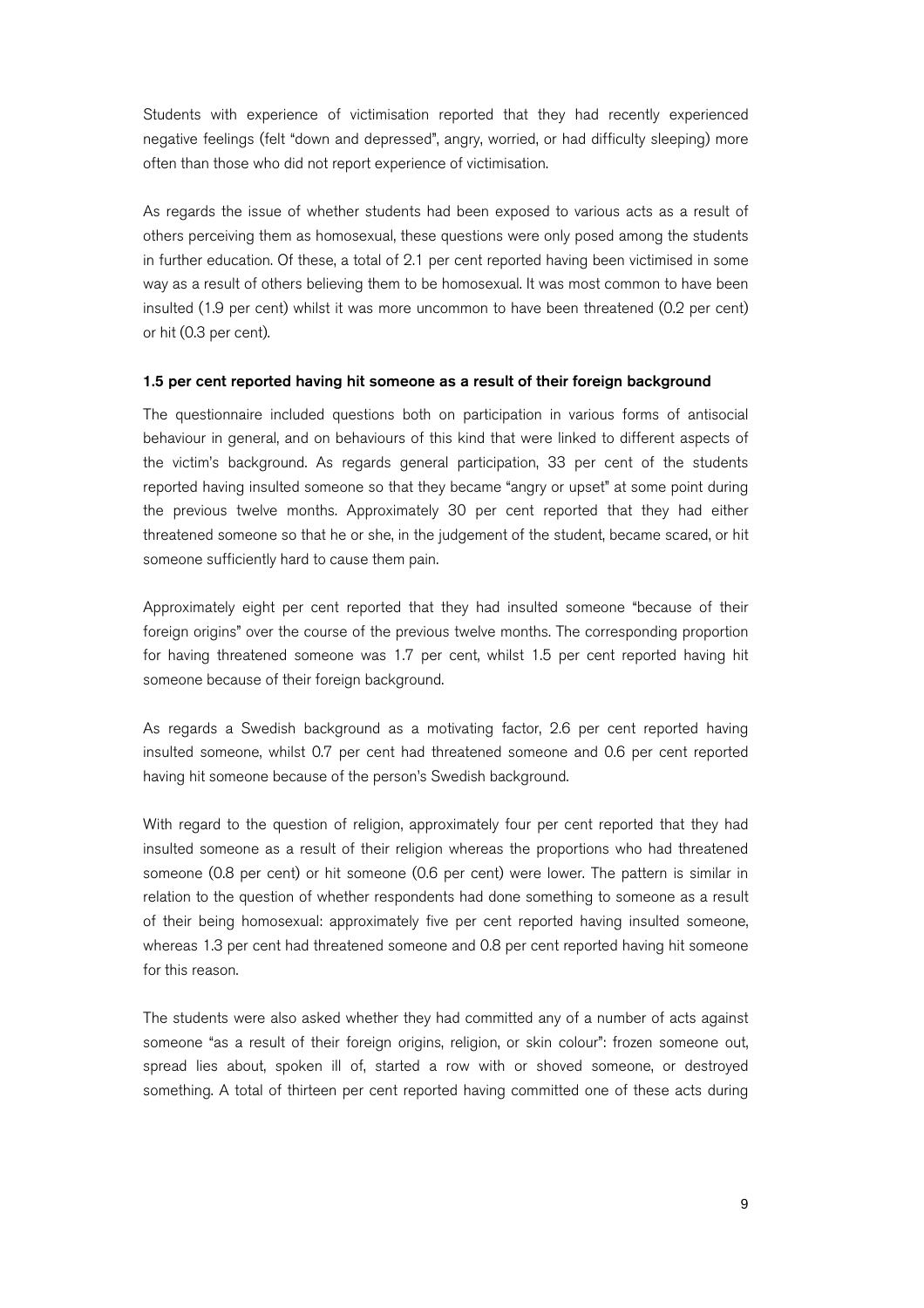the previous twelve months. The most common act reported was having "spoken ill of" someone (approximately ten per cent) and having "started a row" (five per cent).

#### A clear correlation between intolerance and participation in antisocial behaviour

A strong link emerged in the study between the degree of general intolerance towards Muslims, Jews and homosexuals and participation in various forms of antisocial behaviour that were directed against a person as a result of their foreign background, religion or homosexuality. This pattern was also found in relation to the indexes focusing on attitudes expressing hostility towards immigrants. The higher the level of intolerance, the more common it was to have insulted, threatened or hit someone.

This pattern was found both among behaviours of this kind in general, and also in relation to theft offences for example. The strongest correlations however were found in relation to behaviours that according to the youths had been motivated by various aspects of the victim's background. These correlations were found among both boys and girls.

It was most uncommon for those students who profess the most positive attitudes towards Jews, Muslims and homosexuals, to have reported having threatened or hit someone as a result of their foreign background or religion (0.1 per cent), whereas this was considerably more common within the small group of students professing the most intolerant attitudes (36.8 per cent). If the supposed homosexuality of the victim is added to the motivating factors, together with a foreign background and religion, the corresponding figures are as follows: 0.3 per cent among the group with the most positive attitudes report having threatened or hit someone at some point, as compared with 41.2 per cent of the most intolerant group of students.

According to a rough estimate, the twelve per cent of students with the highest scores on the measure of general intolerance account for almost three-quarters of the total number of acts of threats and violence that are reported to be linked to the victims foreign background, religion or sexuality.

#### Intolerance is associated with amongst other things school failure

One of the study's initial assumptions was that levels of intolerance are not randomly distributed among young people. The findings confirm this assumption. Systematic differences were found in several different areas between the youths reporting a low level of intolerance and those who are highly intolerant.

A high level of intolerance tends to be associated to some extent with

- low levels of educational achievement and social class among parents
- certain individual level and emotional factors such as restlessness, aggressiveness and a lack of empathy (but not nervous problems)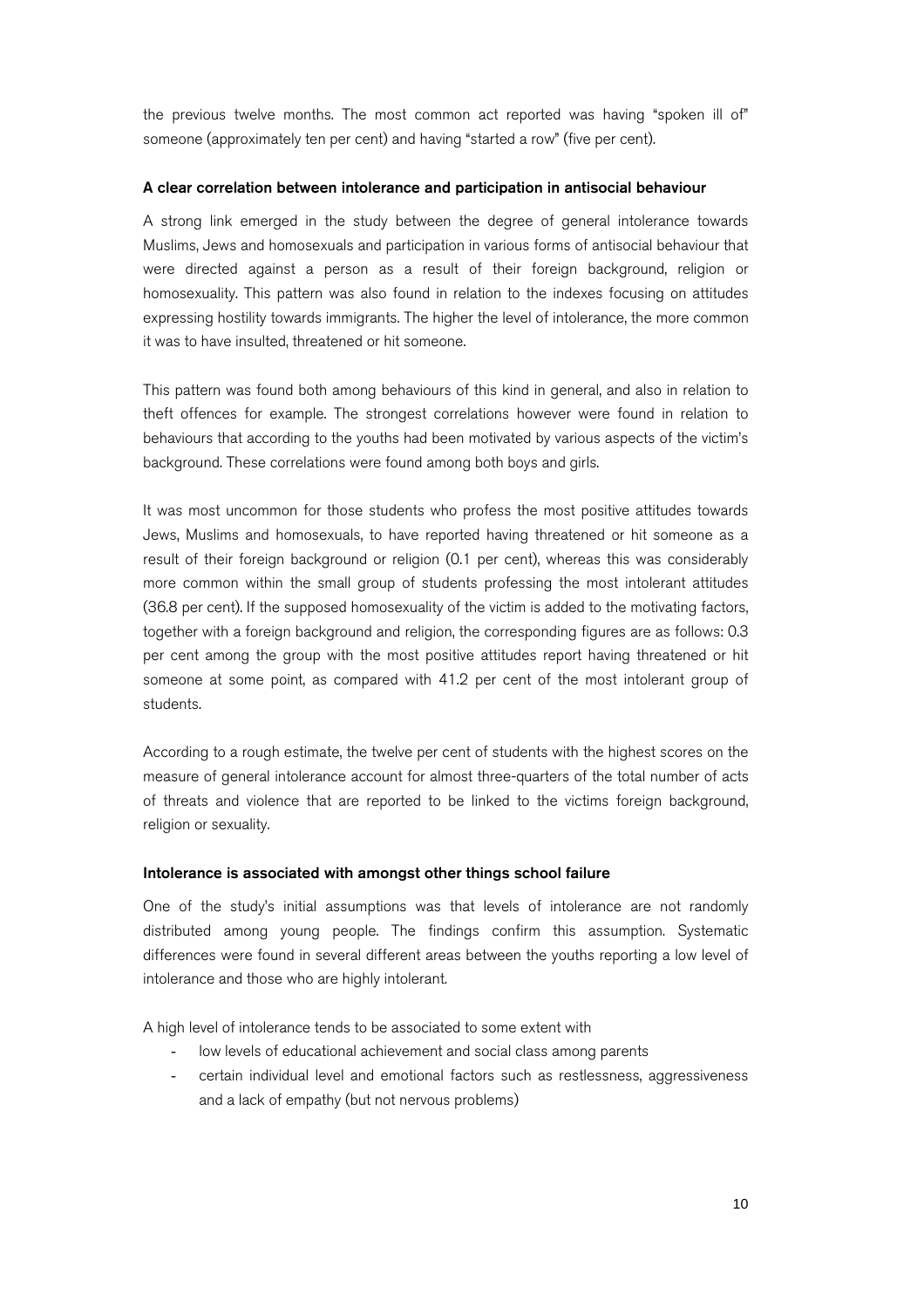- poor school performance and adjustment to school
- certain types of problematic family situation such as low levels of parental knowledge as to the youths socialisation patterns
- stereotypical gender norms (male chauvinist attitudes)
- feelings of social exclusion
- frequently associating with friends during the evening, often in a group, and also associating with a couple of older friends more often than the average.

Drinking alcohol and partying are more common among those professing intolerant attitudes by comparison with young people in general. There is a strong correlation between intolerance and perceptions of friends' attitudes on the question of hostility towards immigrants. The correlation between listening to white-power music and manifesting an intolerant attitude is similarly strong. The same is also true in relation to preferences for political parties with an extreme nationalist focus. These findings were noted among both boys and girls at both the secondary school and further education level.

These findings correspond relatively well with the picture of intolerant and xenophobic youth presented in studies that have employed other methods to study the characteristics and conditions associated with such young people. Nor do they contradict the idea that certain conditions, among which school failure assumes a relatively central position, constitute part of a process that involves youths tending to become more receptive to extreme nationalistic and xenophobic opinions. For certain youths who find it difficult in school or who have other kinds of problems, adopting the specific style and the opinions found in xenophobic groups may constitute an alternative means of acquiring status and creating an identity. This does not exclude the possibility that the xenophobic and racist underground culture may for various reasons exercise such a strong attraction for other youths, who do not suffer from problems of this kind, that they are drawn towards it.

#### The risk factors associated with intolerance are the same as those linked to crime

Several of the factors that were found in this study to be linked to high levels of intolerance have in other contexts often been described as risk factors for delinquent behaviour in the criminological literature. These results suggest that even if one succeeded in reducing the prevalence of highly intolerant young people, this would be likely to produce only a very limited reduction in the total level of participation in crime and antisocial behaviour among young people. Youth crime is a much larger and more far-reaching problem and is far from being limited to young people with xenophobic or otherwise highly intolerant opinions, even if this latter group appears to be more actively involved in crime than young people in general.

#### Important to influence attitudes

Crimes of the kind discussed here, and which constitute part of what are usually referred to as hate crimes, constitute an important social problem in themselves however. In addition to a large number of other measures – on the part of the anti-crime agencies, for example –